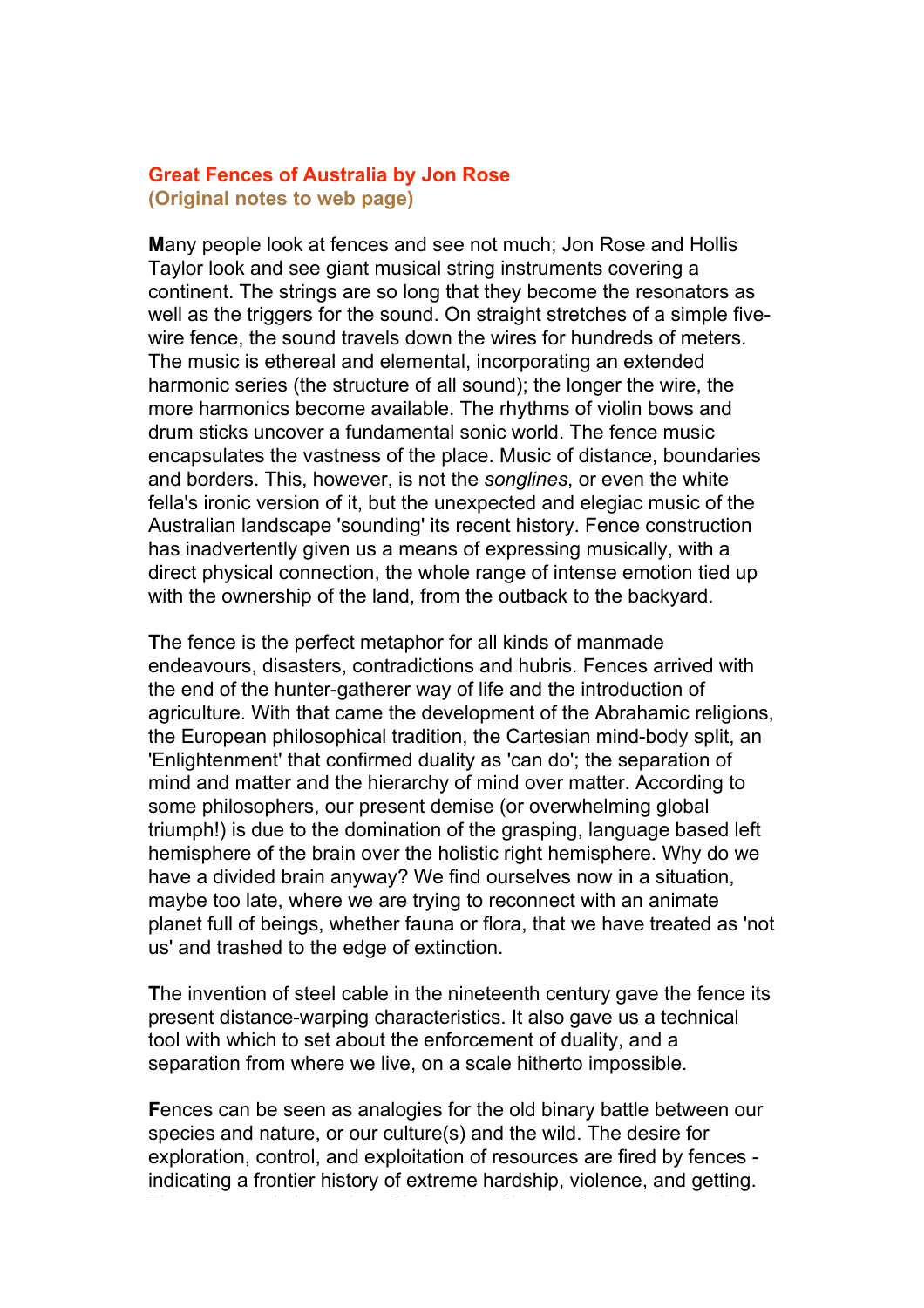They also mark the notion of belonging, friend or foe, certainty and uncertainty, knowing and unknowing. Fences mark the boundaries of cultures and political systems, the perceived civilised and the great unwashed, a sense of the private and public, a hierarchical statement that says "I exist" and the rest - eh - somewhere over there on the other side. In a few places, the fence today is even used to protect the natural world from our own excesses.

**I**n Australia, fences are a very new addition to the environment. Certainly they were being erected within months of white settlement. While flying over the most isolated parts of the Australian interior, one notices the existence of fences often with their service tracks beside them. Why on earth are they there? Who put them there? How long did it take? Some fences seem so old that they often take on a mantel of defensive invincibility. But all fences are in fact transitory, finite. Even the longest fence in the world, the so-called dingo fence of Australia, will eventually succumb to nature and gravity despite the efforts of those who painstakingly and regularly repair it. The geography will survive the history.

**W**hatever your view of fences, they seem unstoppable, they are everywhere. Like all good mammals marking out their territory, western man defines his world with fences. Some land owners, however, still prefer the watering hole to the fence as a leash on their wandering cattle. And of course fence construction clearly interfered with, if not helped destroy, the Indigenous Australian's nomadic way of life.

**D**r. John Pickard, Australia's leading fence-ologist, has estimated that by 1892 there were over 2.7 million kilometres of fences in New South Wales alone, which used up 20 million cut down trees with a worth of \$5.6 billion in today's money. He is still working on an estimation of total fencing kilometres for the entire country at the beginning of the new millennium. The numbers will be serious. Fences are by far the most visible artefacts that we have made on this continent. The Dingo fence is the longest man made thing on the planet, twice as long as the Great Wall of China.

**V**isually, Great Fences of Australia provides complex, critical, and humorous indicators of a culture which is often courageous, sometimes fearful, politically myopic, occasionally missing the plot, but strung together with cockeyed optimism.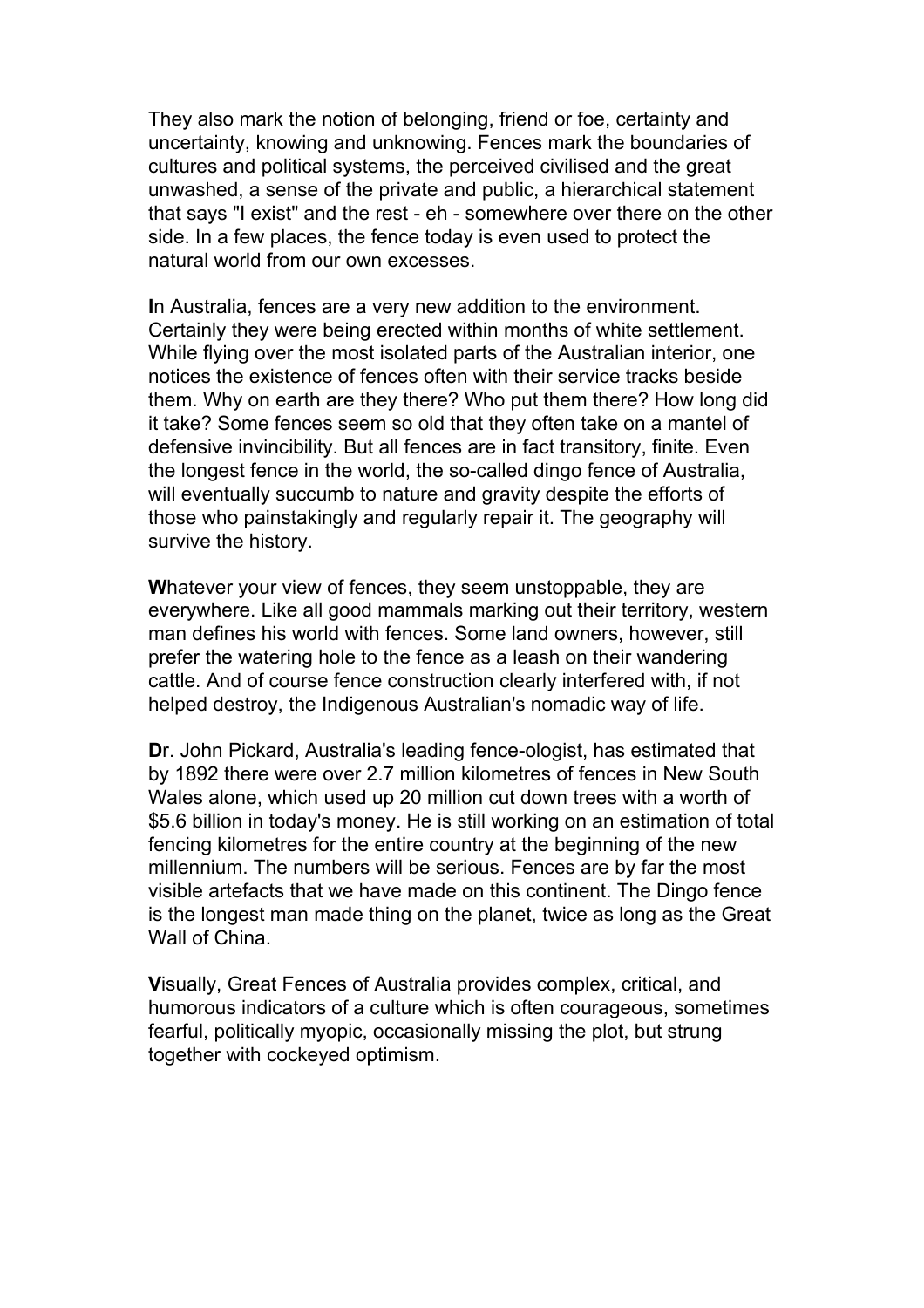**C**onsider the ubiquitous corrugated iron fence in its various chronological shades of rust; the primary-coloured fences of the newly rich suburbs which possess all the subtlety of a Legoland layout; the brilliant white salt lakes which devour their fences within a few decades (significantly hard wood posts last much longer than steel wires); and the recently made desert fences of once optimistic pastoralists which often hang in mid-air after the top soil to which they were attached has been blown away.

**A** whole lexicon of signs are attached to fences, from the inevitable 'keep out' and 'danger' to the entrepreneurial 'pony poo, \$2 a bag'. There are fences that clearly don't work so well, hence the tons of deadly 1080 poison liberally spread down the km 5,309 of the 'Dingo Barrier Fence'. On the other hand, fences designed to stop enthusiastic tourists falling over the cliffs at The Great Australian Bight appear to have worked well--so far, anyway. Top secret military bases tell you to 'turn around NOW!' before you even reach their perimeter fences; signs across the Nullarbor warn of the dangerous 'unfenced road'; nothing short of an archaeological dig will let you uncover the remains of the Number 1 Rabbit Proof Fence at its termination point on the northern coast of Western Australia. People like to leave things on fences, like lamb skulls, beer bottles, shopping bags, flags, hub caps, condoms, flowers, ribbons, underpants, billy cans, etc. The pianist Norma Geddes remembers that in her childhood, after Dad had prepared the roo stew, she used the sinews from the kangaroo's tail to bow the fences around the homestead (clearly folks have been bowing fences in Australia for a while).

**S**ome fences get to be multi-functional; they begin by trying to keep the bunnies out (always too late), then it's the dingoes, then it's the emus, then it's the 4WD tourists.

**T**here are now plastic temporary fences, there are flexi-fences, fences you can see through, fences you can't see until it's too late. Graveyard fences are heavy, they keep the living from the dead or, depending on your point of view, the dead from the living. Railway lines, telegraph lines, pipelines and butterflies often travel down the same route as fences. Some fences just fall over and that's that. Sometimes they get a plaque on a wall if they were famous. There have been murders, suicides by fences. Early boundary riders working in extremely rough conditions on the Rabbit Proof fence were told initially to do it on a push bike! There's the story of an aeroplane flying right through a fence. It's true--people don't notice fences; but some people object to them; most Aboriginal people are opposed to them; asylum seekers agree. Barbed